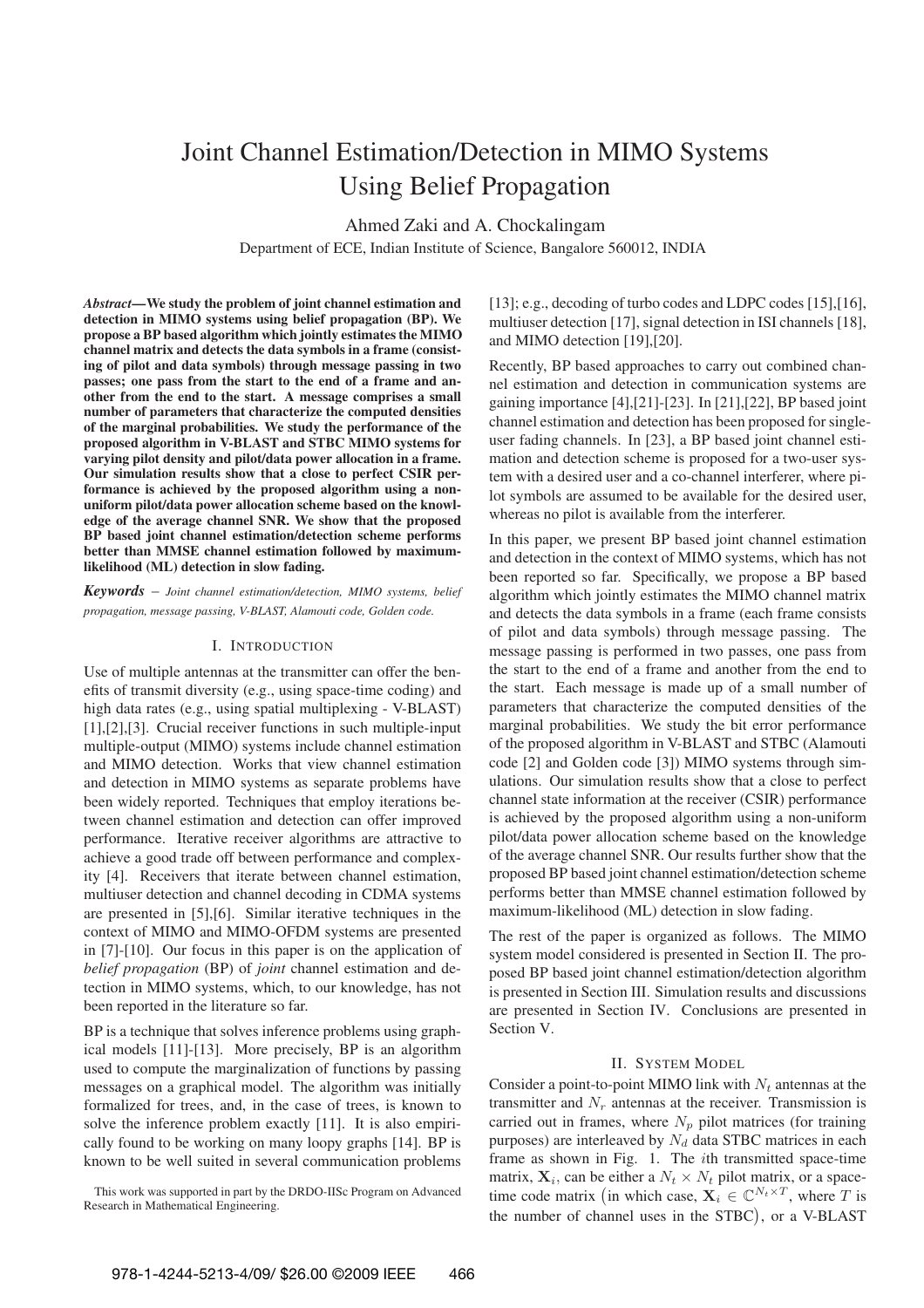

Fig. 1. Transmission scheme with  $N_p$  pilot matrices and  $N_d$  data STBC matrices in each frame.

vector (in which case,  $X_i \in \mathbb{C}^{N_t}$ ). Let the channel gain matrix corresponding to the ith STBC matrix be denoted by  $\mathbf{H}_i$ , where the  $(j, k)$ th entry in  $\mathbf{H}_i$  is the complex channel gain from the  $k$ th transmit to the *j*th receive antenna. The received signal matrix  $Y_i \in \mathbb{C}^{N_r \times T}$  ( $T = 1$  in the case of V-BLAST) can be written as

$$
\mathbf{Y}_i = \mathbf{H}_i \mathbf{X}_i + \mathbf{N}_i, \quad i = 1, 2, \cdots, L,
$$
 (1)

where  $L = N_p + N_d$  is the number of STBC matrices in one frame, and  $\mathbf{N}_i \in \mathbb{C}^{\bar{N}_r \times T}$  is the noise matrix at the receiver. The entries of  $N_i$  are modeled as i.i.d.  $\mathcal{CN}\left(0, \sigma^2 = \frac{N_t E_s}{\gamma}\right)$ , where  $E_s$  is the average energy of the transmitted symbols, and  $\gamma$  is the average received SNR per receive antenna. Assuming that the entries of  $H_i$  are generated by a Gauss Markov process (e.g., as in slow fading),  $H_i$  can be written as

$$
\mathbf{H}_{i} = \alpha \mathbf{H}_{i-1} + \sqrt{1 - \alpha^{2}} \mathbf{W}_{i}, \qquad (2)
$$

where  $\alpha$  denotes the correlation between channel gains in consecutive space-time matrices. The entries of  $W_i$  are modeled as i.i.d.  $CN(0, 1)$ .  $\alpha = 1$  denotes a block fading model. Applying  $vec(.)$  operation on transpose of  $(1)$ , we can write

$$
vec\left(\mathbf{Y}_i^t\right) = \left(\mathbf{I}_{N_r} \otimes \mathbf{X}_i^t\right) vec\left(\mathbf{H}_i^t\right) + vec\left(\mathbf{N}_i^t\right), \quad (3)
$$

where  $(.)^t$  denotes the transpose operation, and  $\mathbf{I}_n$  denotes the  $n \times n$  identity matrix. Further, define  $y_i \triangleq vec(Y_i^t)$ ,  $\mathbf{C}_i \stackrel{\triangle}{=} (\mathbf{I}_{N_r} \otimes \mathbf{X}_i^t), \mathbf{h}_i \stackrel{\triangle}{=} vec(\mathbf{H}_i^t)$  and  $\mathbf{n}_i \stackrel{\triangle}{=} vec(\mathbf{N}_i^t)$ . With these definitions, (3) can be written as

$$
\mathbf{y}_i = \mathbf{C}_i \mathbf{h}_i + \mathbf{n}_i, \quad i = 1, 2, \cdots, L,
$$
 (4)

which is the system model we will use henceforth.

# III. PROPOSED BP BASED JOINT CHANNEL ESTIMATION/DETECTION

In this section, we present the proposed BP based algorithm for joint channel estimation/detection for the MIMO system model described in the previous section. The goal is to determine  $X_i$ 's, given  $y_i$ 's and the knowledge of  $\sigma^2$ . The optimum solution to this problem is given by the MAP detector, which maximizes  $p(\mathbf{X}_i|\mathbf{y}_1^L)$  where  $\mathbf{y}_1^L \stackrel{\triangle}{=} [\mathbf{y}_1, \mathbf{y}_2, \cdots, \mathbf{y}_L],$ and  $p(\mathbf{X}_i|\mathbf{y}_1^L)$  can be written as

$$
p\left(\mathbf{X}_{i}|\mathbf{y}_{1}^{L}\right) = \int p\left(\mathbf{C}_{i}, \mathbf{h}_{i}|\mathbf{y}_{1}^{L}\right) d\mathbf{h}_{i} \propto \int p\left(\mathbf{C}_{i}, \mathbf{y}_{1}^{i-1}, \mathbf{y}_{i}, \mathbf{y}_{i+1}^{L}, \mathbf{h}_{i}\right) d\mathbf{h}_{i}.
$$
 (5)

Conditioned on  $h_i$ , the above marginal probability can be written as

$$
p\left(\mathbf{X}_{i}|\mathbf{y}_{1}^{L}\right) \propto \int p(\mathbf{y}_{i}, \mathbf{C}_{i}, \mathbf{y}_{1}^{i-1}, \mathbf{y}_{i+1}^{L}|\mathbf{h}_{i}) p(\mathbf{h}_{i}) d\mathbf{h}_{i}
$$

$$
\propto \int p(\mathbf{y}_{i}, \mathbf{C}_{i}|\mathbf{h}_{i}) p(\mathbf{y}_{1}^{i-1}|\mathbf{h}_{i}) p(\mathbf{y}_{i+1}^{L}|\mathbf{h}_{i}) p(\mathbf{h}_{i}) d\mathbf{h}_{i}
$$

$$
\propto \int p(\mathbf{y}_{i}, \mathbf{C}_{i}|\mathbf{h}_{i}) p(\mathbf{h}_{i}|\mathbf{y}_{1}^{i-1}) p(\mathbf{h}_{i}|\mathbf{y}_{i+1}^{L}) / p(\mathbf{h}_{i}) d\mathbf{h}_{i}
$$

$$
\propto p(\mathbf{C}_{i}) \int p(\mathbf{y}_{i}|\mathbf{h}_{i}, \mathbf{C}_{i}) p(\mathbf{h}_{i}|\mathbf{y}_{1}^{i-1}) p(\mathbf{h}_{i}|\mathbf{y}_{i+1}^{L}) / p(\mathbf{h}_{i}) d\mathbf{h}_{i}, \quad (6)
$$

where line 2 in (6) is obtained from line 1 due to conditional independence of  $\mathbf{y}_i$ 's given  $\mathbf{h}_i$ . The probabilities  $p(\mathbf{h}_i|\mathbf{y}_1^{i-1})$ and  $p(\mathbf{h}_i|\mathbf{y}_{i+1}^L)$  in (6), referred to as forward and backward probabilities, respectively, can be computed as follows.

*A. Computation of forward probabilities,*  $p(\mathbf{h}_i|\mathbf{y}_1^{i-1})$ The forward probability,  $p(\mathbf{h}_i|\mathbf{y}_1^{i-1})$ , can be written as

$$
p(\mathbf{h}_{i}|\mathbf{y}_{1}^{i-1}) = \int p(\mathbf{h}_{i}|\mathbf{h}_{i-1})p(\mathbf{h}_{i-1}|\mathbf{y}_{i-1}, \mathbf{y}_{1}^{i-2})d\mathbf{h}_{i}
$$
  
\n
$$
\propto \int p(\mathbf{h}_{i}|\mathbf{h}_{i-1})p(\mathbf{h}_{i-1}, \mathbf{y}_{i-1}, \mathbf{y}_{1}^{i-2})d\mathbf{h}_{i}
$$
  
\n
$$
= \int p(\mathbf{h}_{i}|\mathbf{h}_{i-1})p(\mathbf{h}_{i-1})p(\mathbf{y}_{i-1}, \mathbf{y}_{1}^{i-2}|\mathbf{h}_{i-1})d\mathbf{h}_{i}
$$
  
\n
$$
= \int p(\mathbf{h}_{i}|\mathbf{h}_{i-1})p(\mathbf{h}_{i-1})p(\mathbf{y}_{i-1}|\mathbf{h}_{i-1})p(\mathbf{y}_{1}^{i-2}|\mathbf{h}_{i-1})d\mathbf{h}_{i}
$$
  
\n
$$
= \int p(\mathbf{h}_{i}|\mathbf{h}_{i-1})p(\mathbf{y}_{i-1}|\mathbf{h}_{i-1})p(\mathbf{y}_{1}^{i-2}, \mathbf{h}_{i-1})d\mathbf{h}_{i}
$$
  
\n
$$
\propto \int p(\mathbf{h}_{i}|\mathbf{h}_{i-1})p(\mathbf{h}_{i-1}|\mathbf{y}_{1}^{i-2})p(\mathbf{y}_{i-1}|\mathbf{h}_{i-1})d\mathbf{h}_{i}, \qquad (7)
$$

where line 3 in (7) is obtained from line 2 due to conditional independence of  $y_i$ 's given  $h_{i-1}$ . Now,  $p(y_{i-1}|h_{i-1})$  in (7) can be written as

$$
p(\mathbf{y}_{i-1}|\mathbf{h}_{i-1}) = \sum_{\mathbf{C}_{i-1}} p(\mathbf{y}_{i-1}|\mathbf{C}_{i-1}, \mathbf{h}_{i-1}) p(\mathbf{C}_{i-1})
$$
  
 
$$
\propto \sum_{\mathbf{C}_{i-1}} p(\mathbf{C}_{i-1}) \mathcal{F}_{\mathcal{N}}(\mathbf{y}_{i-1}, \mathbf{C}_{i-1} \mathbf{h}_{i-1}, \sigma^2 \mathbf{I}_{TN_r}), \qquad (8)
$$

where the function  $\mathcal{F}_{\mathcal{N}}(\mathbf{a}, \mathbf{m}, \mathbf{K})$  is defined as

$$
\mathcal{F}_{\mathcal{N}}(\mathbf{a}, \mathbf{m}, \mathbf{K}) \stackrel{\triangle}{=} exp \left\{ -(\mathbf{a} - \mathbf{m})^H \mathbf{K}^{-1}(\mathbf{a} - \mathbf{m}) \right\}, \tag{9}
$$

and  $(.)^H$  denotes the conjugate transpose operation. The summation in (8) is over all possible code words. Combining (7) and (8),  $p(\mathbf{h}_i|\mathbf{y}_1^{i-1})$  can be recursively obtained as

$$
p(\mathbf{h}_{i}|\mathbf{y}_{1}^{i-1}) \propto \int p(\mathbf{h}_{i-1}|\mathbf{y}_{1}^{i-2}) \mathcal{F}_{\mathcal{N}}(\mathbf{h}_{i}, \alpha \mathbf{h}_{i-1}, (1-\alpha^{2}) \mathbf{I})
$$

$$
\cdot \sum_{\mathbf{C}_{i-1}} p(\mathbf{C}_{i-1}) \mathcal{F}_{\mathcal{N}}(\mathbf{y}_{i-1}, \mathbf{C}_{i-1} \mathbf{h}_{i-1}, \sigma^{2} \mathbf{I}_{TN_{r}}) d\mathbf{h}_{i}.
$$
 (10)

*B.* Computation of backward probabilities,  $p(\mathbf{h}_i | \mathbf{y}_{i+1}^L)$ 

Similar to the forward probabilities, the backward probability,  $p(\mathbf{h}_i | \mathbf{y}_{i+1}^L)$ , can be written as

$$
p(\mathbf{h}_i|\mathbf{y}_{i+1}^L) = \int p(\mathbf{h}_i|\mathbf{h}_{i+1})p(\mathbf{h}_{i+1}|\mathbf{y}_{i+1},\mathbf{y}_{i+2}^L) d\mathbf{h}_i
$$
  
 
$$
\propto \int p(\mathbf{h}_i|\mathbf{h}_{i+1})p(\mathbf{h}_{i+1}|\mathbf{y}_{i+2}^L)p(\mathbf{y}_{i+1}|\mathbf{h}_{i+1}) d\mathbf{h}_i, \quad (11)
$$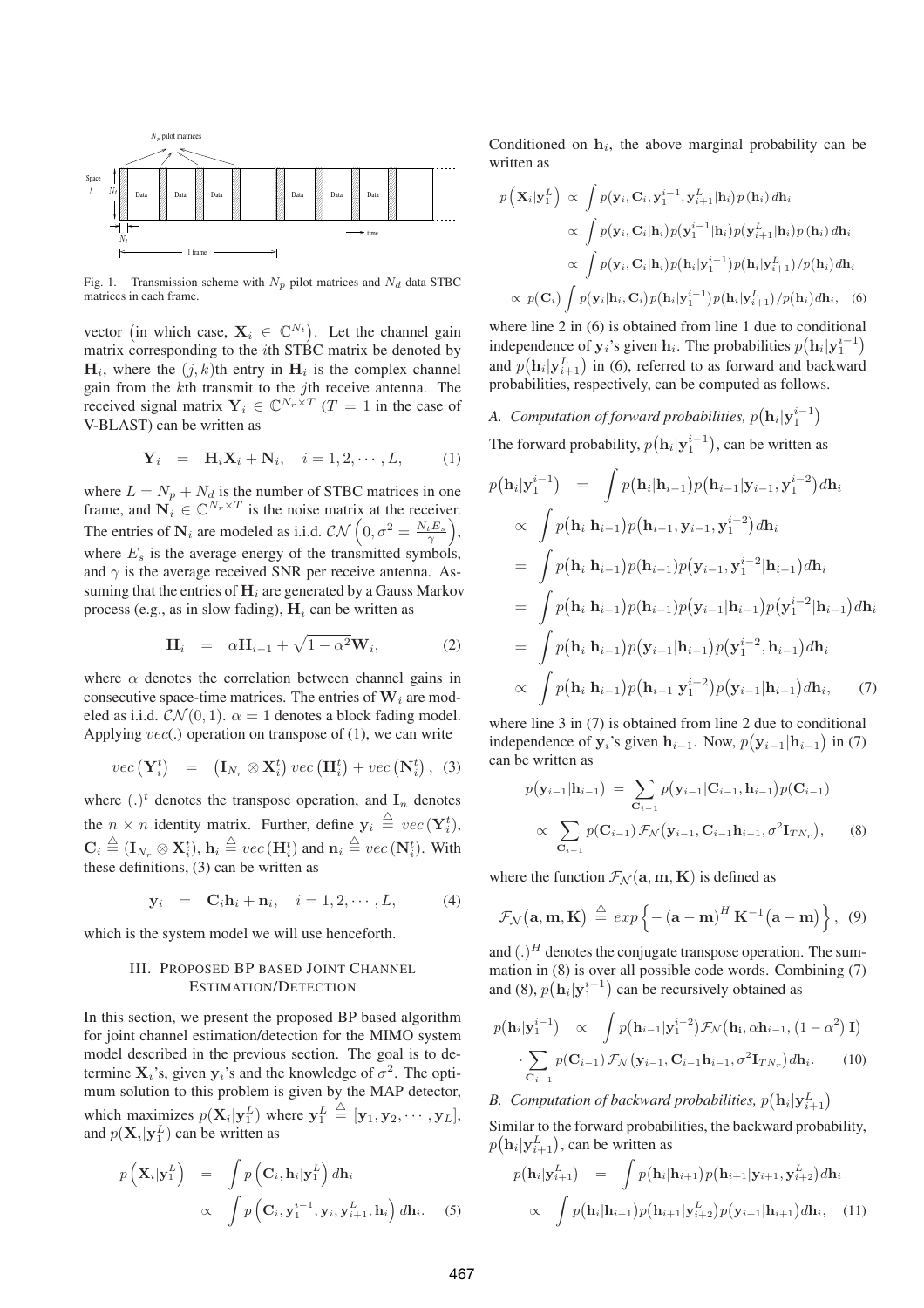where

$$
p(\mathbf{y}_{i+1}|\mathbf{h}_{i+1}) = \sum_{\mathbf{C}_{i+1}} p(\mathbf{y}_{i+1}|\mathbf{C}_{i+1}, \mathbf{h}_{i+1}) p(\mathbf{C}_{i+1})
$$
  
 
$$
\propto \sum_{\mathbf{C}_{i+1}} p(\mathbf{C}_{i+1}) \mathcal{F}_{\mathcal{N}}(\mathbf{y}_{i+1}, \mathbf{C}_{i+1} \mathbf{h}_{i+1}, \sigma^2 \mathbf{I}_{TN_r}). \qquad (12)
$$

Combining  $(11)$  and  $(12)$ , the backward probability can be recursively computed as

$$
p(\mathbf{h}_{i}|\mathbf{y}_{i+1}^{L}) \propto \int p(\mathbf{h}_{i+1}|\mathbf{y}_{i+2}^{L}) \mathcal{F}_{\mathcal{N}}(\mathbf{h}_{i}, \alpha \mathbf{h}_{i+1}, (1-\alpha^{2}) \mathbf{I})
$$

$$
\cdot \sum_{\mathbf{C}_{i+1}} p(\mathbf{C}_{i+1}) \mathcal{F}_{\mathcal{N}}(\mathbf{y}_{i+1}, \mathbf{C}_{i+1} \mathbf{h}_{i+1}, \sigma^{2} \mathbf{I}_{TN_{r}}) d\mathbf{h}_{i}. \quad (13)
$$

## *C. Implementation of the Proposed BP Algorithm*

Computation of the APP in (6) involves the following steps: i) computation of the forward probabilities given by  $(10)$ ,  $ii)$ computation of the backward probabilities given by  $(13)$ ,  $iii)$ computation of the integrand in  $(6)$ , and  $iv$ ) evaluation of the integral in (6). For a given  $i, i = 1, 2, \dots, L$ , the APP expression in (6) is computed for all possible  $X_i$ 's, and the  $X_i$  with the maximum APP is declared as the detected data matrix.

The computations in steps  $i)$  and  $ii)$  involve the densities of the continuous random vectors  $h_i$ ,  $i = 1, 2, \dots, L$ . Since **h**i's are Gaussian random vectors, the forward or backward probabilities can be fully characterized by the parameters **m**, **K**, and a constant amplitude which multiplies the function  $\mathcal{F}_{\mathcal{N}}(\mathbf{a}, \mathbf{m}, \mathbf{K})$ . These three parameters comprise the message which is passed to the next step in the recursion involved in the computation of the forward and backward probabilities. The computation of these three parameters require the use of the property in Lemma 1 (Lemmas 1,2,3 are given in Appendix). The number of these 3-tuple parameters passed is limited to a small fixed  $k$ , in order to limit the computational complexity of the algorithm, which otherwise would require exponential complexity. The  $k$  best 3-tuple parameters with the highest amplitude constants are chosen to construct the message to be passed. The computation of the integrand in step  $iii$ ) involves the summation of terms of the form  $\mathcal{F}_{\mathcal{N}}(\mathbf{a}, \mathbf{m}_1, \mathbf{K}_1) \mathcal{F}_{\mathcal{N}}(\mathbf{a}, \mathbf{m}_2, \mathbf{K}_2) \mathcal{F}_{\mathcal{N}}(\mathbf{b}, \mathbf{G}\mathbf{a}, \sigma^2 \mathbf{I})$ , which, using the properties in Lemma 1 and 2, can be simplified to a summation of terms of the form  $\mathcal{F}_{\mathcal{N}}(\mathbf{a}, \mathbf{m}, \mathbf{K})$ . Finally, the resulting integral in step  $iv$ ) is computed using the property in Lemma 3.

#### IV. SIMULATION RESULTS AND DISCUSSIONS

We evaluated the BER performance of the proposed BP-based algorithm for the following three MIMO architectures: i)  $2 \times$ 2 V-BLAST,  $ii)$   $2 \times 2$  orthogonal STBC (Alamouti Code), and  $iii)$  2 × 2 non-orthogonal STBC (Golden Code). Each frame consists of K channel uses, out of which  $K_p$  channel uses are for pilot and  $K_d = K - K_p$  channel uses are for data. The ratio  $K_p/K$  refers to the pilot density in a frame. The total power per frame is  $P$ , out of which  $P_p$  is allotted for the pilot part and  $P_d = P - P_p$  is allotted for the data part. We



Fig. 2. Comparison of the BER performance of the proposed BP based joint channel estimation/detection scheme with that of a scheme that employs MMSE channel estimation and ML detection in a  $2 \times 2$  V-BLAST system.

compare the performance of the proposed scheme with the performance under the assumption of perfect CSIR and ML detection. We use BPSK modulation in all our simulations (although the proposed algorithm works for QAM as well).

## *A.* 2 × 2 *V-BLAST System*

First, in Fig. 2, we compare the uncoded BER performance of the proposed joint BP approach with that of a scheme that separately uses MMSE for channel estimation and ML for detection in a  $2 \times 2$  V-BLAST system under slow fading. The value of the Markov fading parameter  $\alpha$  is 0.99. We consider different pilot densities in a frame, keeping the frame length fixed at  $K = 100$ . For a given K, we denote the pilot density in a frame using the notation  $K_pP+K_dD$ , which indicates  $K_p$  pilot channel uses and  $K_d$  data channel uses per frame. We use uniform power allocation, where the power per channel use is kept constant throughout the frame; i.e.,  $P_p/K_p = P_d/K_d = P/K = c$ , where c is a function of the average SNR. From Fig. 2, we can see the the proposed BP approach outperforms the MMSE channel estimation/ML detection scheme by about 3 to 4 dB at an uncoded BER of  $5 \times 10^{-2}$ , which illustrates the effectiveness of the proposed BP based scheme.

Next, we note that increased pilot channel uses per frame  $(K_n)$  causes increased loss in spectral efficiency (e.g., with 50P+50D, the spectral efficiency gets halved). In Fig. 3, we illustrate that such loss in spectral efficiency can be reduced (while achieving good BER performance) using non-uniform power allocation between pilot and data, based on the knowledge of the average channel SNR at the transmitter.

Figure 3 shows the BER performance of the  $2 \times 2$  V-BLAST system with 30P+70D (i.e., $K_p = 30$ ,  $K_d = 70$ ,  $K = 100$ , and a spectral efficiency of 1.4 bps/Hz) for non-uniform power allocation between pilot and data under block fading (i.e.,  $\alpha = 1$ ). We denote the pilot/data power allocation profile in a frame using the notation  $m\%P+n\%D$ , where  $m = \frac{P_p}{P} \times 100$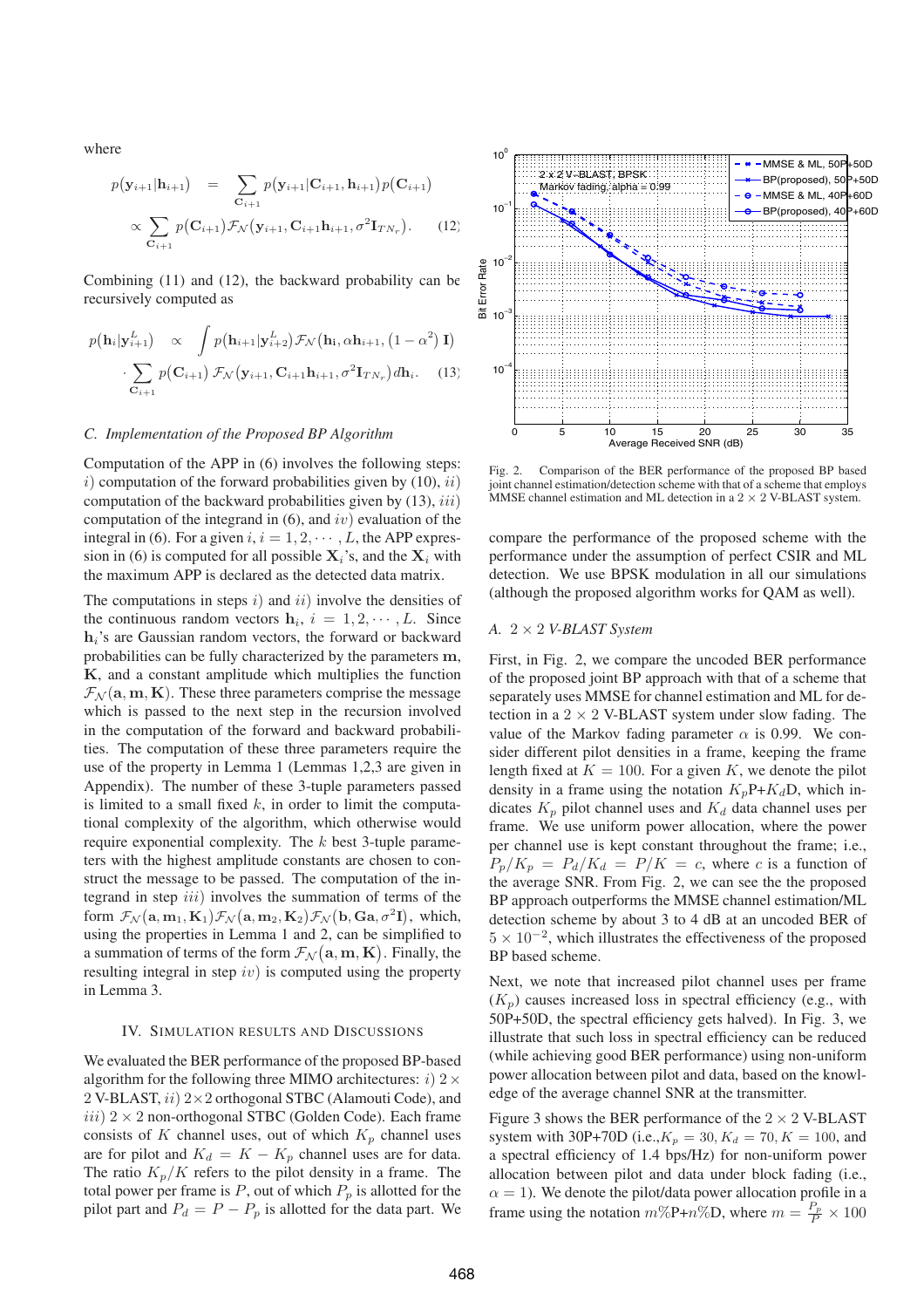

Fig. 3. BER performance of the proposed BP based joint channel estimation/detection algorithm in a  $2 \times 2$  V-BLAST system for varying pilot/data power allocation. Pilot density: 30P+70D.

% of the total power is allotted equally among the  $K_p$  pilot channel uses, and  $n = \frac{P_d}{P} \times 100\%$  of the total power is allotted equally among the  $K_d$  data channel uses. The uniform power allocation employed in Fig. 2 becomes a special case of this non-uniform allocation when  $m = \frac{P_p}{P} = \frac{K_p}{K}$ and  $n = \frac{P_d}{P} = \frac{K_d}{K}$ . For the considered 30P+70D pilot density in Fig. 3, the 30%P+70%D power allocation profile corresponds to the uniform power allocation. All other allocation profiles shown in Fig. 3 are non-uniform profiles. From Fig. 3, it can be observed that a higher pilot power helps at higher SNRs while a higher data power is advantageous at lower SNRs (in fact, there is a crossover between the BER curves corresponding to different power allocation profiles). For a given non-uniform power allocation profile, the BER performance exhibits flooring. It is noted, however, that this flooring happens at different SNR ranges for different profiles. This observation could be exploited by way of choosing the power allocation profile depending on the operating average channel SNR. If such an average SNR based selection of power allocation profile is done, then a performance which is shown as the 'envelope of the achievable SNR' (which denotes the envelope of the best possible BER performances) can be achieved.

# *B.* 2 × 2 *Orthogonal STBC System (Alamouti Code)*

In Fig. 4, we present the uncoded BER performance of the proposed BP algorithm for the Alamouti  $2 \times 2$  MIMO system whose spectral efficiency is 1 bps/Hz (in the case of no pilots and no channel coding) for block fading ( $\alpha = 1$ ) and uniform power allocation. We consider the case of 10P+90D and 4P+96D, where the spectral efficiencies are 0.9 bps/Hz and 0.96 bps/Hz, respectively. Compared to the 1 bps/Hz in the ideal case, this spectral efficiency loss due to pilots is very small. From Fig. 4, it can be seen that, in the case of Alamouti code, the proposed scheme is very effective in achieving close to perfect CSIR performance (to within about 1 dB) incurring only a small loss in spectral efficiency due to pilots.

#### *C.* 2 × 2 *Non-orthogonal STBC System (Golden Code)*

In Fig. 5, we present the uncoded BER performance of the proposed BP algorithm for the  $2 \times 2$  Golden Code with BPSK and block fading at 2 bps/Hz spectral efficiency in the ideal case. We consider 20+80D training, which corresponds to a spectral efficiency of 1.8 bps/Hz. We plot the BERs of the proposed scheme for varying pilot/data power allocation. ML performance of the Golden code with perfect CSIR is also plotted. As in the case of  $2 \times 2$  V-BLAST in Fig. 3, it is observed here also that performance can be significantly improved with non-uniform power allocation. By choosing the power allocation profile based on the knowledge of average receive SNR at the transmitter, the proposed scheme can achieve performance quite close to that with perfect CSIR (see the envelope of the achievable BER).

## *D. Computational Complexity*

The proposed algorithm consists of three steps, namely,  $i$ ) computation of forward probabilities,  $ii)$  computation of backward probabilities, and  $iii$ ) computation of the APPs. For an  $N_t \times N_r$  MIMO system, the length of  $\mathbf{h}_i$  is  $N_tN_r$ . Assuming that the number of messages is limited to  $k$  (defined in Sec. III-C), and denoting the cardinality of the set containing all possible codewords of  $C_i$  by  $|C|$ , the complexity of comput- $\lim_{n \to \infty} p(\mathbf{h}_i | \mathbf{y}_1^{i-1})$  is  $\mathcal{O}(N_r^2 T^2 k | \mathcal{C}|L)$ , where L is the number of STBC matrices in one frame. The  $N_r^2T^2$  term is due to the matrix inversion that is required when using the property in Lemma 1. We point out that the above complexity expression is for the case when the number of pilot STBCs is zero in a frame. For the case of  $N_p$  pilot STBCs and  $N_d$  data STBCs in a frame, the complexity order is  $\mathcal{O}(N_r^2T^2k|\mathcal{C}|N_d)$ . The computation of  $p(\mathbf{h}_i | \mathbf{y}_{i+1}^L)$  requires a similar complexity of  $\mathcal{O}(N_r^2 T^2 k |\mathcal{C}| N_d)$ . The computation of the APPs requires a complexity of  $\mathcal{O}(N_r^2 N_t^2 k^2 |\mathcal{C}| N_d)$ , where  $N_r^2 N_t^2$  is due to matrix inversion. Therefore, the total complexity is  $\mathcal{O}(N_r^2(T^2k+N_t^2k^2)|C|N_d)$ . As the number of bits in a frame is  $N_d \log_2 |\mathcal{C}|$ , the total complexity of the algorithm per bit is given by  $\mathcal{O}(N_r^2(T^2k + N_t^2k^2)|\mathcal{C}|/\log_2 |\mathcal{C}|)$ .

For the special case of V-BLAST and orthogonal STBCs, the matrix inversion reduces to an inversion of a scaled identity matrix. The total complexity of the algorithm per bit then drastically reduces to  $\mathcal{O}((k + k^2)|C|/\log_2 |\mathcal{C}|)$ .

#### V. CONCLUSIONS

We proposed a belief propagation based approach to joint channel estimation and detection in the context of MIMO systems, including V-BLAST and orthogonal/non-orthogonal STBCs. The performance of the proposed algorithm was shown to be close to that of perfect CSIR, particularly with non-uniform power allocation among pilot and data symbols in frame. Also, the proposed BP approach of joint channel estimation/detection was shown to outperform (by about 3 to 4 dB) individual MMSE based channel estimation followed by ML detection. The proposed approach can be extended